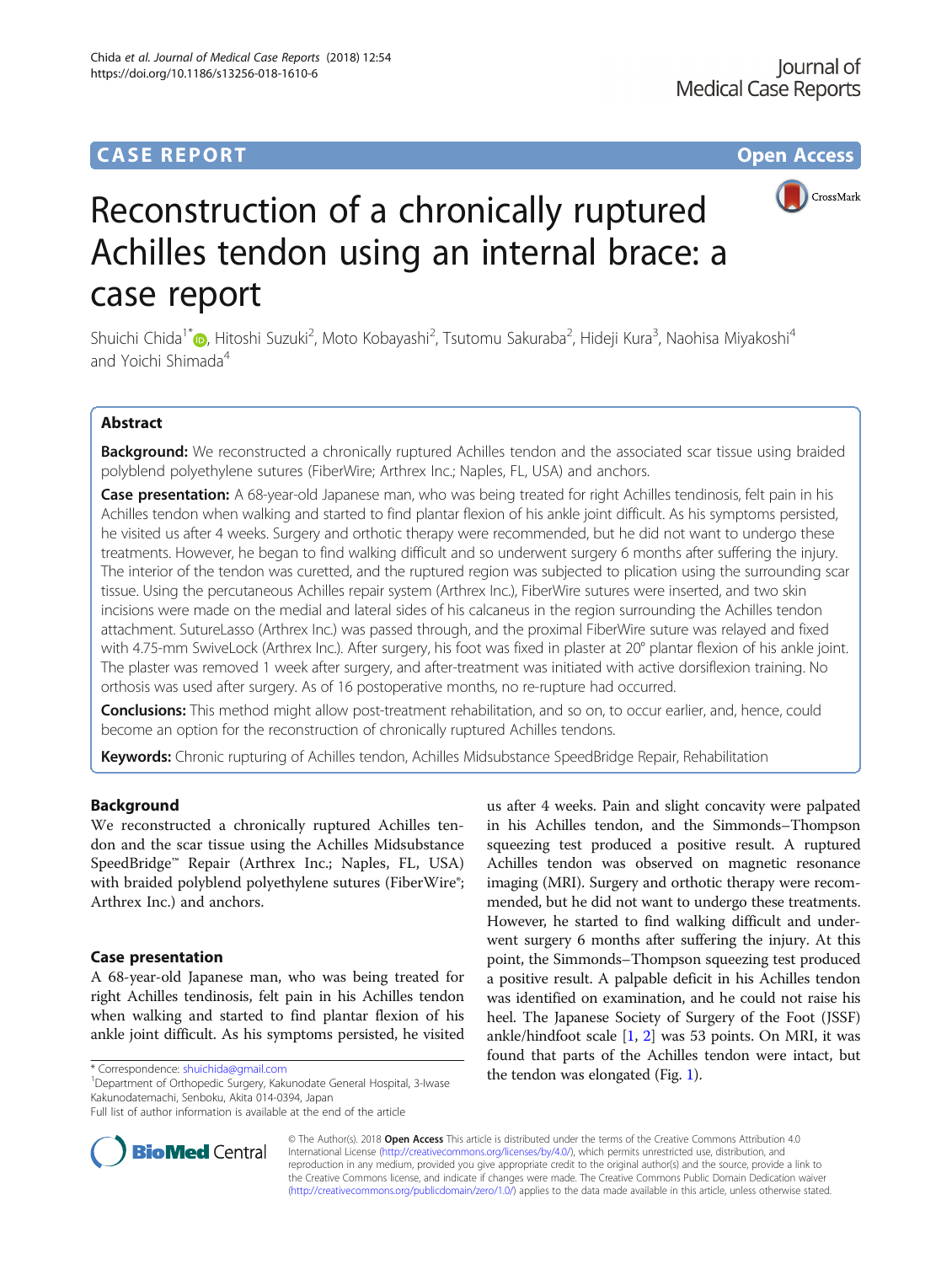<span id="page-1-0"></span>

Fig. 1 Preoperative magnetic resonance imaging. Parts of the Achilles tendon remained intact, but the tendon was extended (arrow)

During surgery, a 7-cm skin incision was made centering on the ruptured region of our patient's tendon. The ruptured region had been cicatrized. When it was incised, it was found that the interior of his tendon had become hollow, and some yellow exudate was found within it (Fig. 2a). The interior of the ruptured region was curetted, and scar tissue around the ruptured region was plicated with 3-0 absorbable sutures (Fig. 2b). At this point, his ankle joint was able to undergo 20° plantar flexion; that is, his Achilles tendon exhibited favorable tension. Then, a percutaneous Achilles repair system (PARS; Arthrex Inc.) jig was inserted at a proximal site. The PARS needle guide pins were inserted in order, a FiberWire was passed through the jig, and two simple sutures and one locked suture were applied (Fig. 2c). Two skin incisions were made on the medial and lateral sides of his calcaneus in the region surrounding Achilles tendon attachment, SutureLasso™ (Arthrex Inc.) was passed through, and the proximal FiberWire suture was relayed. Two burr holes were prepared in his calcaneus, and fixation was achieved with 4.75-mm Bio-SwiveLock anchor (Arthrex Inc.). After surgery, his foot was put in a cast at 20° plantar flexion of his ankle joint.

The plaster was removed 1 week after surgery, and postoperative treatment was initiated with active dorsiflexion training. No orthosis was used after surgery; partial weight bearing was started after the acquisition of 0° dorsiflexion, and full weight bearing was initiated after 4 postoperative weeks. Our patient started jogging at 8 postoperative weeks and was permitted to play sports from 4 postoperative months. As of 16 postoperative months, no re-rupture had occurred, he was able to raise his bilateral heels and unilateral heel normally, and the JSSF ankle/hindfoot scale was 100 points. Continuity of the Achilles tendon was observed on MRI obtained at 6 postoperative months (Fig. [3\)](#page-2-0).



Fig. 2 Intraoperative findings. a The ruptured region of the tendon had been cicatrized, and the interior of the tendon was hollow. b The ruptured region was subjected to plication using scar tissue. c Achilles Midsubstance SpeedBridge repair was performed concomitantly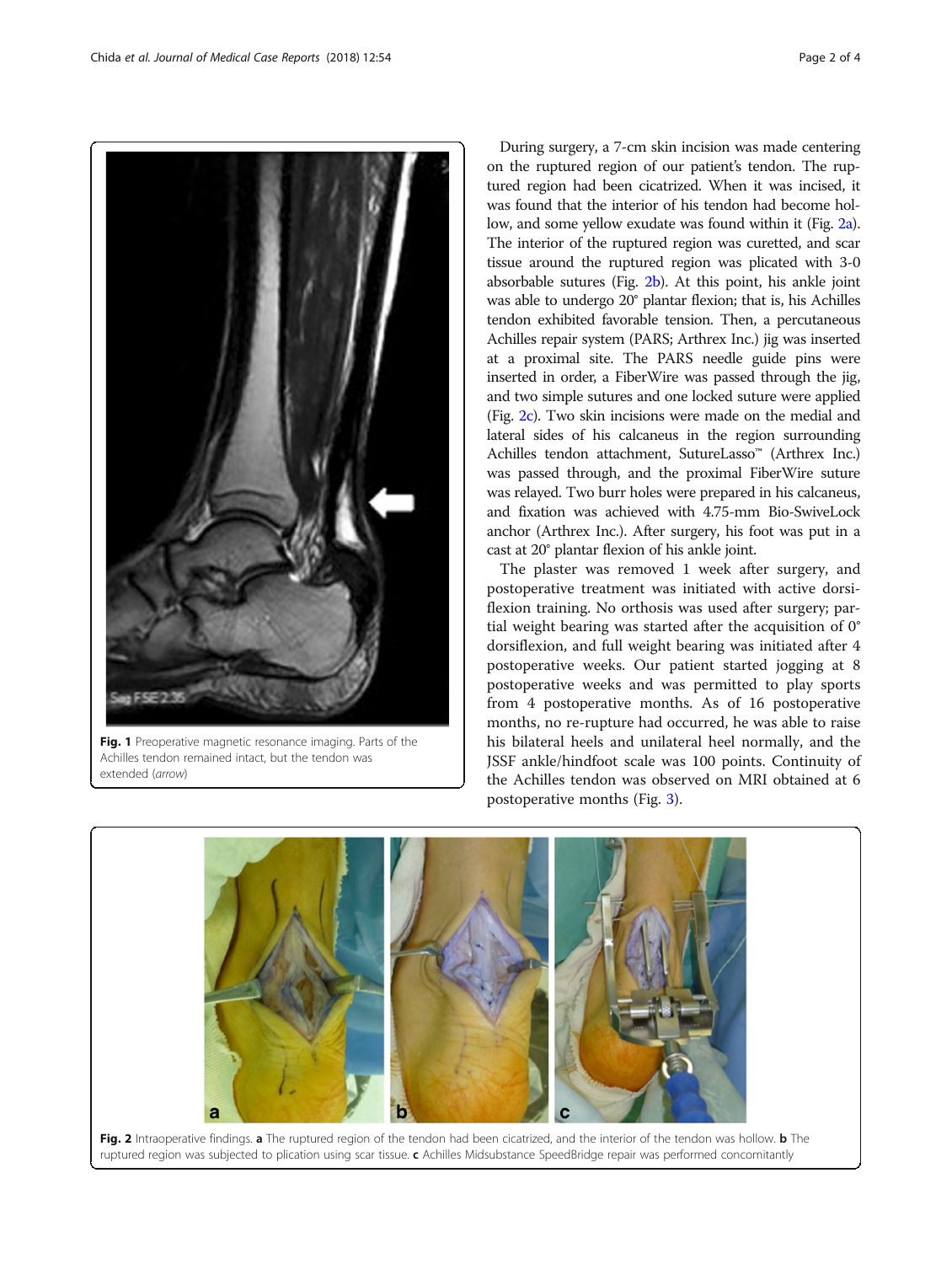<span id="page-2-0"></span>

Fig. 3 Magnetic resonance imaging scan obtained at 6 postoperative months. Continuity of the Achilles tendon was observed

## **Discussion**

During the reconstruction of a chronically ruptured Achilles tendon, cicatrectomy is performed, and after creating a fresh stump reconstruction is carried out via: (1) the Lindholm or Bosworth method using a gastrocnemius fascia flap, (2) V-Y plasty of the proximal stump, (3) a tendon transfer, or (4) the use of an artificial ligament [\[3](#page-3-0)–[7\]](#page-3-0). Tendinous tissue regenerates after the repair of scar tissue stumps, and a reconstruction procedure involving scar tissue, in which the scar tissue was shortened by partially resecting it between the stumps and the stumps were sutured end-to-end, has been reported  $[8-10]$  $[8-10]$  $[8-10]$ . The direct repair of scar tissue without an allograft or autograft was found to be an effective treatment for chronically ruptured Achilles tendons. However, all treatment methods for chronically ruptured Achilles tendons require casting or orthotic therapy during the postoperative period.

Achilles Midsubstance SpeedBridge repair is a percutaneous suturing method that is applied to recently ruptured Achilles tendons. In this method, a specifically designed jig is inserted into the proximal stump through a small incision followed by FiberWire sutures. This procedure enables the appropriate guidance and locking of sutures. A FiberWire suture is then guided towards the calcaneus and fixed in place with an anchor. This is a minimally invasive suture method that results in stronger internal fixation than can be achieved using conventional Krackow sutures [\[11](#page-3-0)].

In the present case, a chronically ruptured Achilles tendon was subjected to plication using scar tissue, and an internal brace using the Achilles Midsubstance SpeedBridge repair was performed concomitantly, which resulted in strong internal fixation and allowed our patient to undergo early rehabilitation and to return to his previous activities without requiring an orthosis after surgery. This method might be useful for treating both recently and chronically ruptured Achilles tendons. However, we have only described the use of this method in one case, and so further study of this technique will be necessary in the future.

## Conclusion

For chronically ruptured Achilles tendons, an internal brace involving the direct repair of scar tissue can achieve strong internal fixation, which in turn facilitates early rehabilitation.

#### Abbreviations

JSSF: Japanese Society of Surgery of the Foot; MRI: Magnetic resonance imaging; PARS: Percutaneous Achilles repair system

#### Acknowledgements

We wish to thank our patient and his family for consenting to the publication of this case report.

#### Funding

These authors have no financial disclosures to report.

#### Availability of data and materials

All data generated or analyzed during this study are included in this published article.

#### Authors' contributions

SC collected the data and wrote the manuscript. SC, HS, MK, and TS treated the patient. All authors reviewed and contributed to the final version of this case report. All authors read and approved the final manuscript.

#### Ethics approval and consent to participate

The patient described in this case report agreed that information will be used for publication.

#### Consent for publication

Written informed consent was obtained from the patient for publication of this case report and any accompanying images. A copy of the written consent is available for review by the Editor-in-Chief of this journal.

#### Competing interests

The authors declare that they have no competing interests.